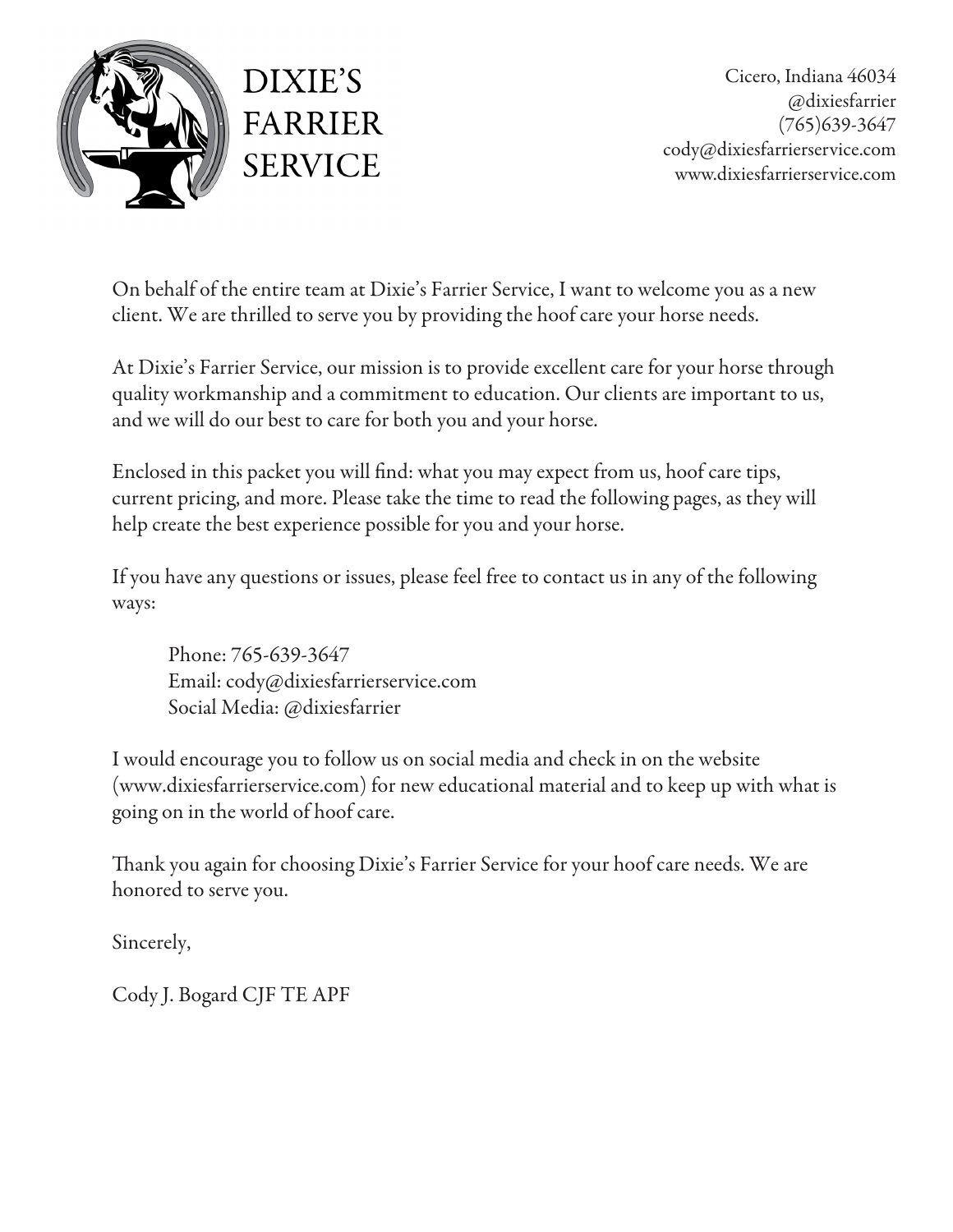When you hire Dixie's Farrier Service, you are not just paying someone to trim or tack on shoes; you are entrusting us to care for both you and your horse. Our goal is to provide you with quality hoof care so that your horse will perform at its finest, whether in trail riding, fox hunting, cutting, or eventing. To achieve this, you may expect several standards when you hire us:

 • Care. We not only care about your horse, but we also care about you. We are constantly praying for our clients and would love to know if there is anything outside of hoof care that we may help you with, whether it is simply lending an ear and praying with/for you or helping with any practical need you may have.

 • Respect. You and your horse will be treated with the utmost respect through every interaction.

 • Patience. We will work patiently with your horse during any behavior issues that may arise.

 • Quality. While we do try to work as efficiently as possible, we refuse to sacrifice quality by hurrying or taking shortcuts.

 • Punctuality. You may count on us to be on time. We purposefully schedule each day to have extra time available for each client so that we are not rushed and have time to hopefully arrive early to each appointment.

 • Communication. You may contact us through a call, text, email, or a message through social media at your convenience. Whether it is to set up your next appointment, report a lost shoe, or ask a question, we will respond as soon as we are able.

 • Collaboration. We are happy to work with your vet to ensure the best hoof care possible.

 • Referrals. If your horse needs specialized care that we are not able to provide, we are more than happy to refer you to someone who is able.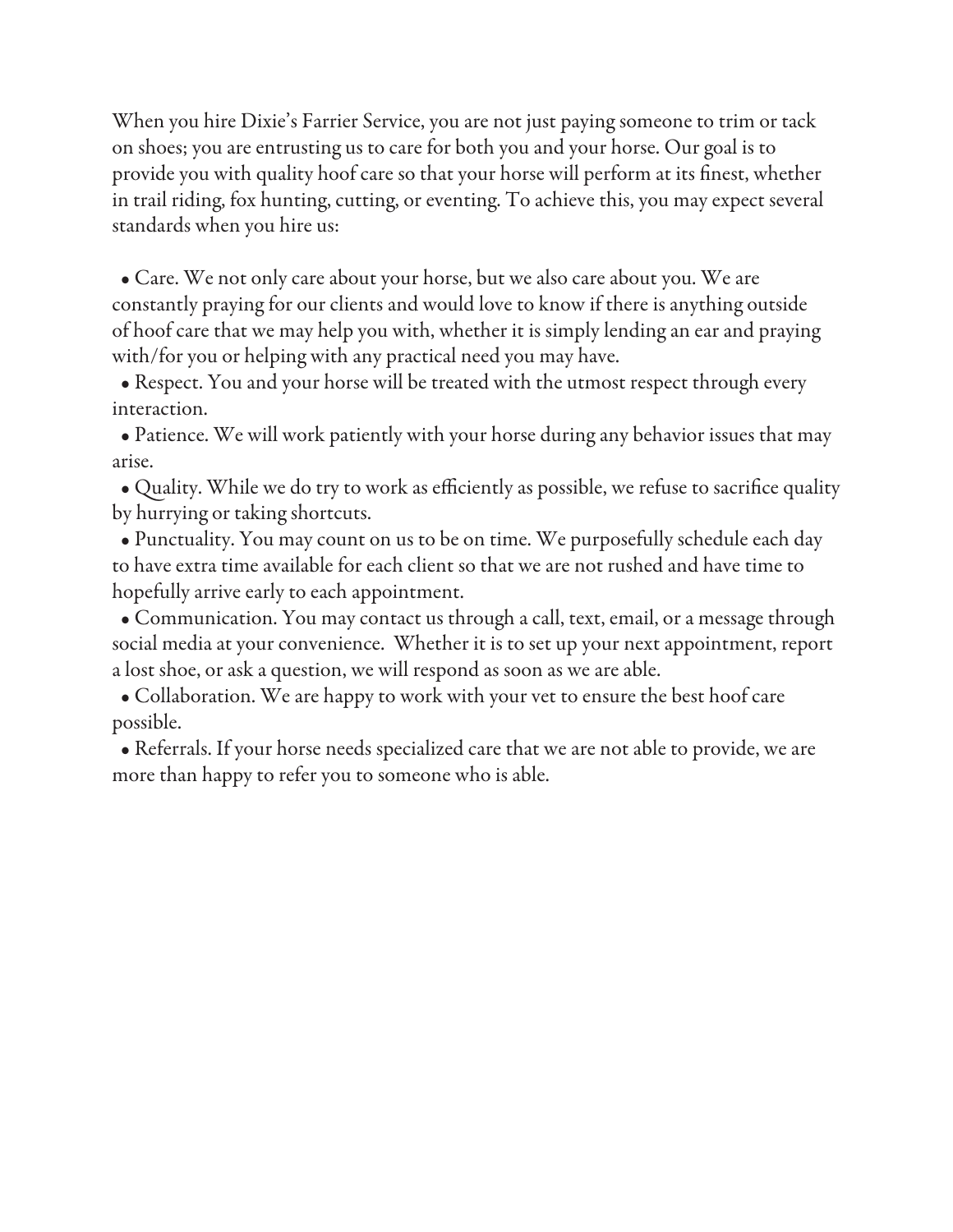As a client of Dixie's Farrier Service, I have read and agree to the following:

## Appointment

• A solid place to pull in and park a two-wheel drive truck and trailer is required.

 • A safe, free of obstructions, dry, flat, non-slip (dirt, rubber mat, textured concrete, stone) (NOT polished/smooth concrete) area to work in with good lighting and, if shoeing, water and a power source is necessary. The nicer the area, the easier it is to produce high quality work.

 • Cross ties, single ties, or a handler must be provided; however the horse will be the most comfortable and stand best.

 • Horses must be taught to stand well and not kick or jerk. Work may not be completed if the horse is a safety hazard and will not be rescheduled if dangerous.

• Horses' legs and feet must be DRY.

 • Excessive appointment time spent waiting for a horse (being caught in field, extended riding lesson) may result in an additional fee.

## Scheduling

In order for us to provide excellent care for your horse, it should be on a routine maintenance schedule. As the foot grows longer, it also distorts. The distortion is exponential, meaning it distorts at a faster rate with every week that passes. We have found, and studies have shown, that horses kept on a 4-5 week schedule will have a much healthier foot than those on a 6-8+ week schedule. By keeping the shorter schedule, we are able to work on maintaining and improving the foot at each appointment rather than simply doing damage control.

 • Horses will be scheduled for every 5 weeks. Horses in heavy competition or with complex issues will be scheduled for every 4 weeks. We will not schedule regular appointments at a greater interval than 5 weeks.

 • Do not wait until your horse's feet look bad before making an appointment. First, it may be several more weeks before we have a spot on the schedule that will work for you. Second, by the time your horse's feet look bad, we are simply having to control the amount of damage done. Your horse's hooves should still look relatively good at the end of the maintenance cycle.

 • Appointments are made on a first-come, first-served basis. Please plan to schedule several weeks in advance. We are generally booked 4-5 weeks out before we can include you on the schedule.

 • Your next appointment may be scheduled immediately following your current appointment or scheduling multiple appointments in advance is an option.

• We do not schedule regular appointments on weekends.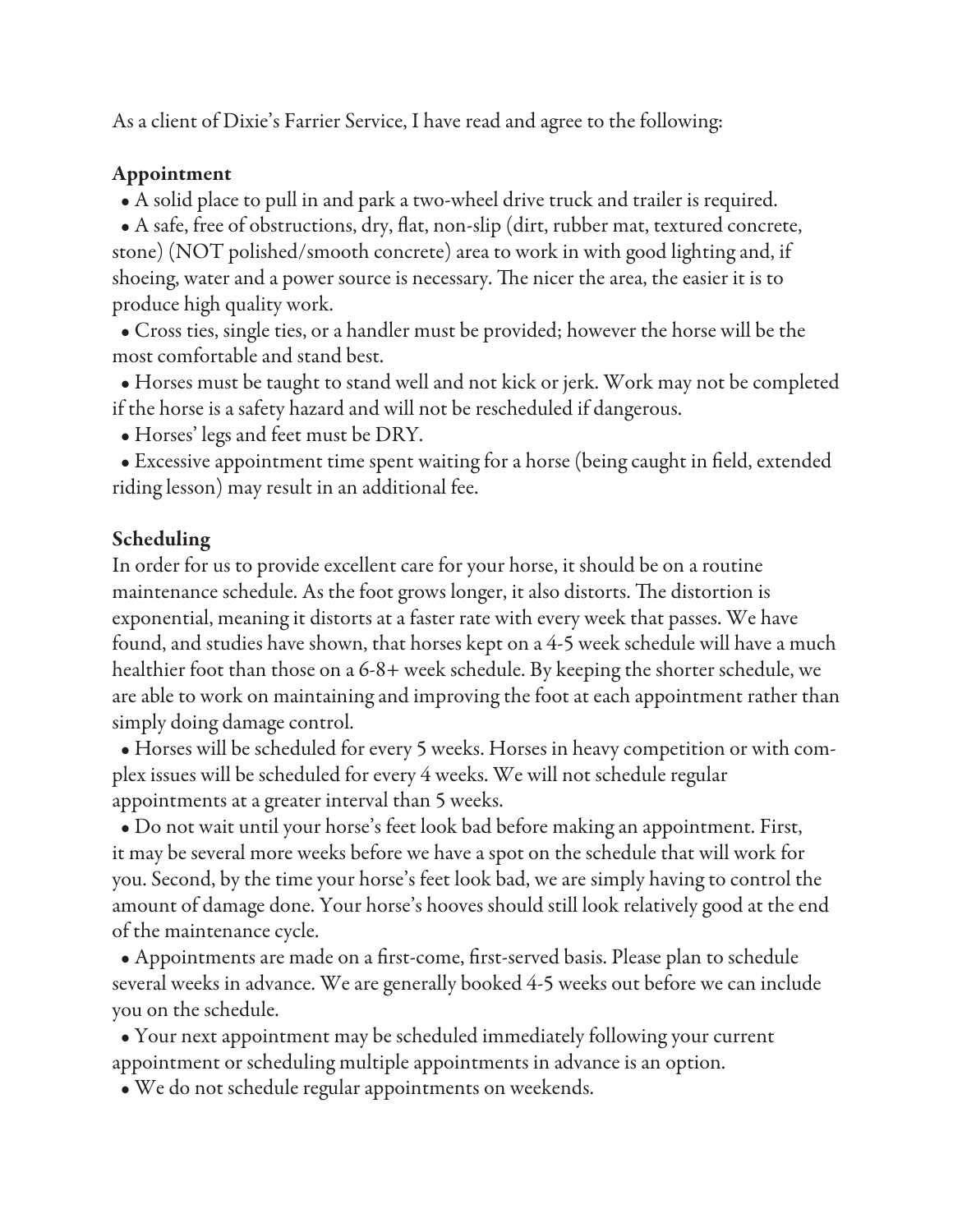• We schedule extra time for each appointment so that we will never rush, so that we have time for any necessary explanations or education and, hopefully, so that we will be early at our next stop.

 • If we are running early or late, we will call or send a text. Most likely if this happens, it is due to someone else's horse needing extra attention. We appreciate your patience and understanding, as next time it could be your horse needing that extra time.

### Cancellations

• We ask that, if possible, any cancellations be made at least 24 hours in advance.

 • In the case of canceled appointments due to severe winter weather, all appointments will be rescheduled at the earliest possible time.

 • If your barn has been exposed to any contagious horse illnesses, you must let us know and we will reschedule.

## Lost Shoes

 • Please call or text as soon as possible when your horse has lost a shoe. We may be in the area and can get to it quickly. The less time your horse has with a missing shoe, the less chance of damage to the hoof.

 • For regularly scheduled clients, shoes are replaced for free through 2 weeks of the initial application. (However, if lost shoes become a regular occurrence due to fencing or other living conditions of the horse, a fee will be charged.)

• Once a shoe has been on 4+ weeks, the horse should be reshod.

 • For non-regular clients, a fee of \$40 will be charged for replacing a lost shoe. (Any applicable trip charges are additional.)

# Payment

 • Payment is required at the time of service unless otherwise agreed upon before the work is completed.

 • Cash, check, credit card, and PayPal are accepted. Please write out any checks to Dixie's Farrier Service.

• If needed, please ask about billing.

# Pricing

 • Prices may increase at any time. (see dixiesfarrierservice.com/pricing for current prices)

 • For each new referral that schedules an appointment, a credit of the value of one trim will be applied to your account.

• 10% off if hauling in to shoe at Janssen Veterinary Clinic.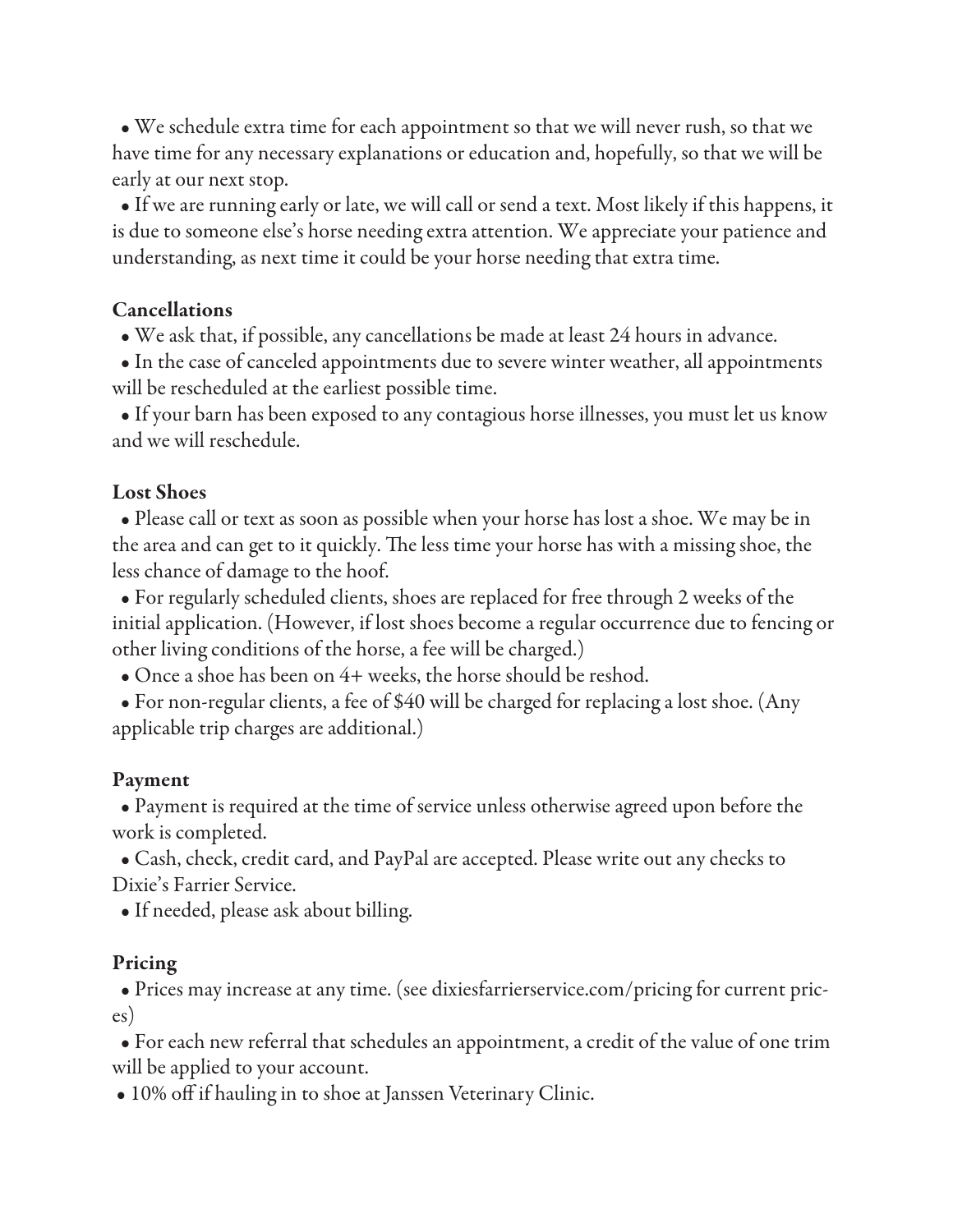## Daily Care

 • Clean your horse's hooves daily. This helps lessen issues with thrush and provides an opportunity to make sure there are no other concerns, such as foreign objects in the foot or a loose shoe or nail.

 • Try to minimize the fluctuation of a wet and dry environment. It is best for your horse's hooves to be either wet or dry; constant changes in moisture content can lead to cracked or brittle hooves.

### Supplements and Topicals

 • If there is a nutritional deficiency, hoof growth supplements such as Farriers Formula by Life Data Labs can be helpful to improve hoof quality.

 • Topical hoof treatments such as Tuff Stuff can be used to help seal the foot and prevent damage from changes in moisture content. Topical hoof treatments designed to increase moisture in the foot should not be used, as they will make a hoof too soft.

#### Maintenance

• Schedule regular hoof care with a quality farrier.

 • Maintain your horse at an appropriate weight or body condition score; this will help with hoof and joint health as well as overall health.

 • Share your schedule. If you have shows, clinics, big trail rides, etc. coming up, we ask that you let us know in advance so that we may better serve you and your horse for your event, and we will be sure to take it into consideration when setting future appointments.

• Please call if you have any questions or problems (such as a lost shoe).

#### Pre-Purchase Exam Consultation

 • For regular clients that are looking at purchasing a new horse, we are happy to look at the horse from a hoof care perspective. Trip charges may apply.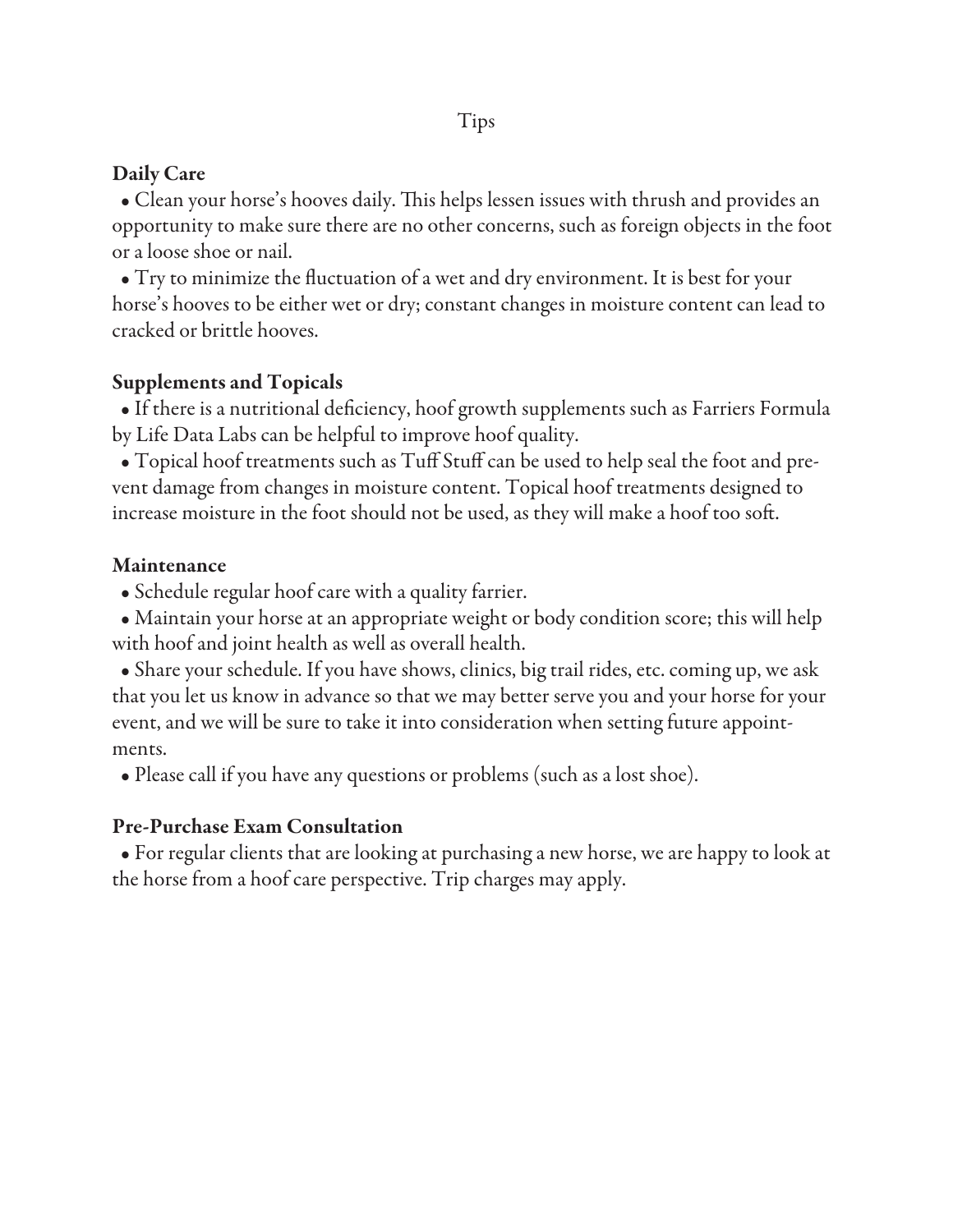

DIXIE'S **FARRIER SERVICE** 

Cicero, Indiana 46034 @dixiesfarrier (765)639-3647 cody@dixiesfarrierservice.com www.dixiesfarrierservice.com

| <b>Service</b>                                                                                                                                          | <b>Base Price</b>                                                                                                                 |
|---------------------------------------------------------------------------------------------------------------------------------------------------------|-----------------------------------------------------------------------------------------------------------------------------------|
| 4 Feet Trim<br>Basic Shoeing/Resetting 4 Feet<br>Basic Shoeing/Resetting 2 Feet - Trim 2 Feet<br>Draft Horse Trim                                       | \$65<br>\$225<br>\$160<br>\$120                                                                                                   |
| <b>Flat Pads</b><br>Pour Pads<br>Drill and Tap for Studs<br><b>Bar Shoes</b><br>Specialty Shoes/Forge Work (aluminium, size 4 or<br>larger shoes, etc.) | \$25 per shoe<br>\$25 per shoe<br>\$10 per shoe<br>\$20 per shoe<br>price according to time, difficulty,<br>and cost of materials |
| Farm Call                                                                                                                                               | price according to distance                                                                                                       |
| Lecture/Demonstration (hoof care, anatomy, etc.)                                                                                                        | \$0                                                                                                                               |

\*Basic shoes will be provided at no additional charge and will be replaced as wear indicates.

Effective 12/13/2021